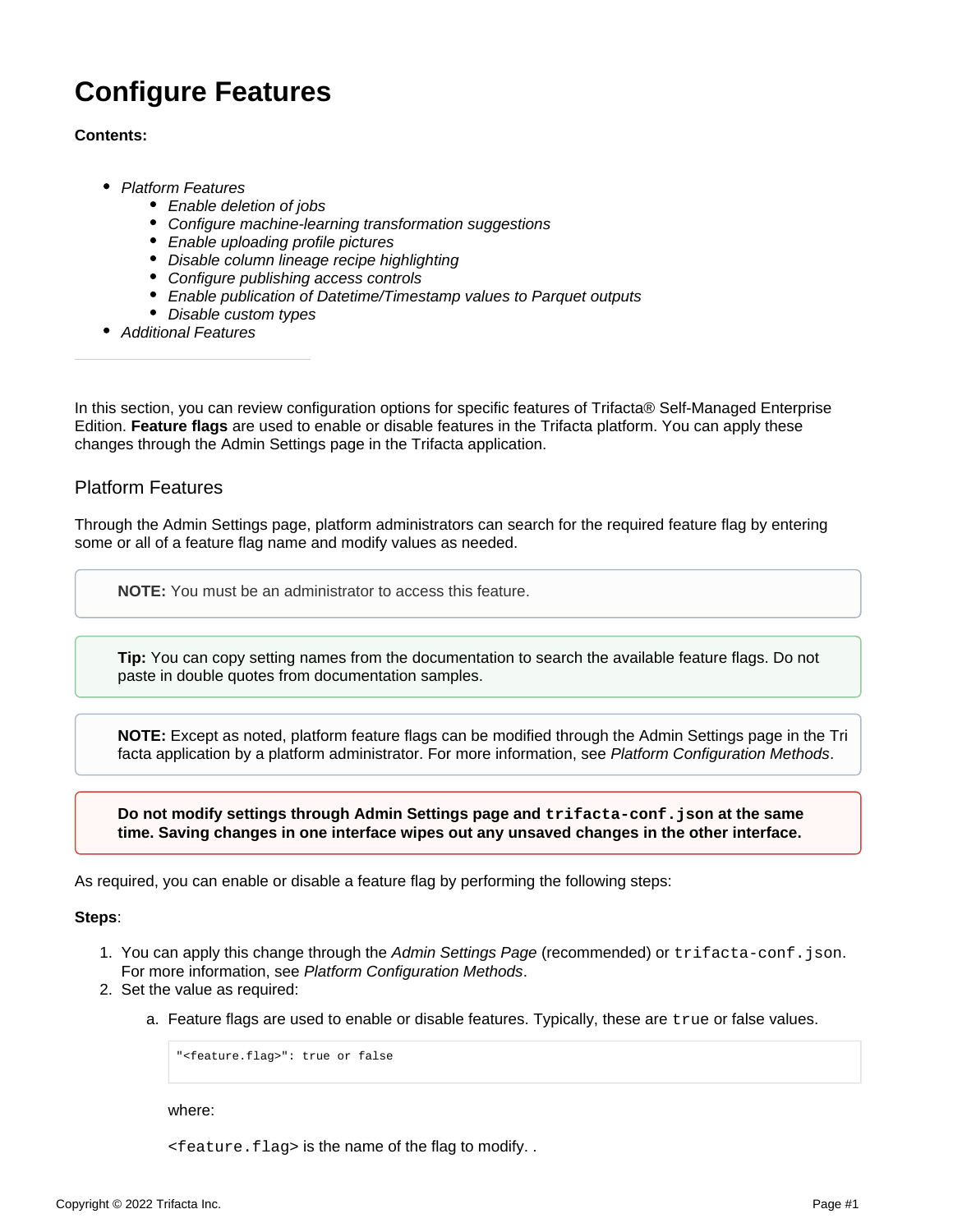- b. Some features are enabled or modified using values other than true or false.
- c. See below.
- 3. To save your changes, click **Save**.
- 4. A platform restart is automatically executed when you save the changes.

For more information, see [Admin Settings Page](https://docs.trifacta.com/display/r082/Admin+Settings+Page).

<span id="page-1-3"></span><span id="page-1-2"></span><span id="page-1-1"></span><span id="page-1-0"></span>

| Feature                                                         | <b>Description</b>                                                                                                                                                                                                                                                                                                                                                                                          |
|-----------------------------------------------------------------|-------------------------------------------------------------------------------------------------------------------------------------------------------------------------------------------------------------------------------------------------------------------------------------------------------------------------------------------------------------------------------------------------------------|
| Enable deletion of jobs                                         | When enabled, jobs can be deleted from Flow View page or from the Jobs page through the<br>context menu.<br>• See Jobs Page.<br>• See Flow View Page.<br>Feature flag: feature.enableJobDeletion<br>Default value: false                                                                                                                                                                                    |
| <b>Configure machine-learning</b><br>transformation suggestions | The Trifacta platform supports two methods of applying machine learning to the ranking of<br>transformation suggestions in the Trifacta application.<br>Enables the newer method of ranking transform suggestions based on machine learning.<br>This method is executed in the client and is therefore faster.<br><b>NOTE:</b> The older, server-side method has been deprecated and should not be<br>used. |
|                                                                 | Feature flag: feature.mlTransformSuggestions.suggestionRankingModel.enabled<br>Default value: true                                                                                                                                                                                                                                                                                                          |
|                                                                 | Enables the old server-side method of ranking transform suggestions based on machine<br>learning.                                                                                                                                                                                                                                                                                                           |
|                                                                 | <b>NOTE:</b> This parameter should not be enabled and will be deprecated in a future<br>release.                                                                                                                                                                                                                                                                                                            |
|                                                                 | Feature flag: feature.mlTransformSuggestions.enabled<br>Default value: false                                                                                                                                                                                                                                                                                                                                |
|                                                                 | NOTE: This parameter is applied only when feature.<br>mlTransformSuggestions.enabled is true. Do not use this<br>parameter.                                                                                                                                                                                                                                                                                 |
|                                                                 | Feature flag: feature.mlTransformSuggestions.delayThreshold<br>Default value: 80 milliseconds                                                                                                                                                                                                                                                                                                               |
| <b>Enable uploading profile</b><br>pictures                     | You can configure the Trifacta platform to all users to upload images to be used as their<br>profile pictures.<br>Feature flag: webapp.enableProfilePicture<br>Default value: true                                                                                                                                                                                                                          |
| Disable column lineage recipe<br>highlighting                   | By default, the Trifacta application can display lineage highlighting of applicable steps for a<br>selected column.<br>Feature flag: webapp.enableColumnLineageScriptHighlighting<br>Default value: true                                                                                                                                                                                                    |